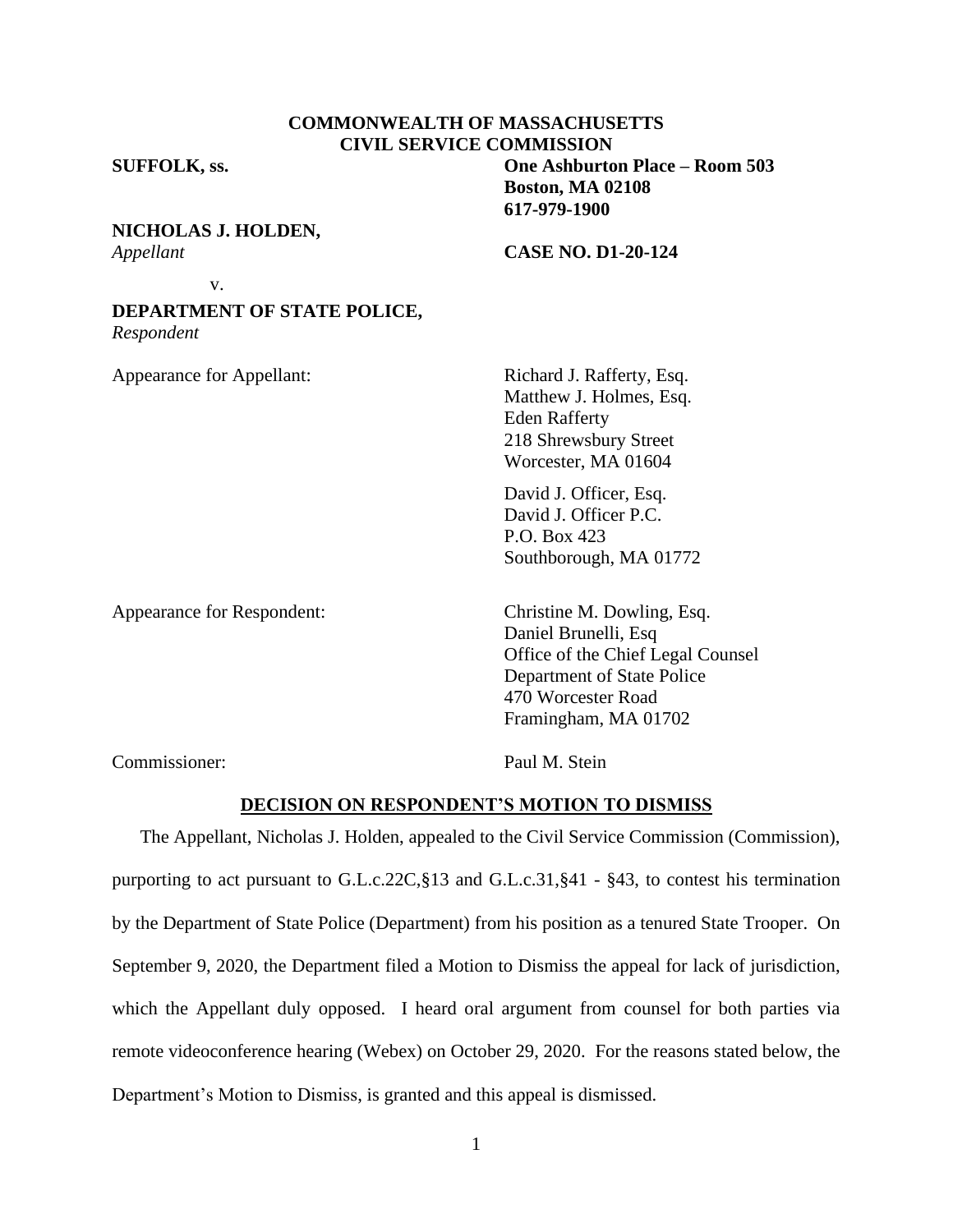### **FINDINGS OF FACT**

Based on the submissions of the parties, I find the following material facts are not disputed:

1. Mr. Holden was appointed as a State Trooper on August 22, 2002. (*Procedural Order dated 9/17/20; Stipulated Facts*)

2. On August 17, 2017, Trooper Holden signed a "Settlement Agreement & Release" (SAR) with the Department. (*Department Motion, Exh.A; Appellant's Opposition, Exh, A*)

3. The SAR memorialized the parties' mutual agreement to settle all preferred charges then pending against Trooper Holden that emanated from four separate internal affairs investigations conducted by the Department into Trooper Holden's conduct over a period of approximately four years beginning in March 2014, as well as his agreement to withdraw, with prejudice, a civil action brought against the Department. (*Department Motion, Exh. A; Appellant's Opposition, Exh, A*)

4. Pursuant to the SAR, Trooper Holden agreed to waive his right to a Trial Board hearing on the charges against him and accepted the discipline stipulated in the SAR, including, among other things, an 18-month suspension without pay, and, as a condition to a return to duty, satisfactory completion of a prescribed program of testing, counseling and treatment during the period of his suspension. (*Department Motion, Exh.A; Appellant's Opposition, Exhs, A & B*)

5. The terms of the SAR also included the following:

 $\Pi(xv)$  "Trooper Holden acknowledges and agrees that if he is, at any time after execution of this Settlement Agreement & Release, charged with any violation of a Department Rule and such violation/charge is sustained against him, he shall, without the right to a trial board or hearing and/or any right of grievance, claim or appeal pursuant [to] Article 6 of the Department's Rules and Regulations, M.G.L.c.22C, §13, M.G.L.c.22C, §43 and/or the Commonwealth-State Police Association of Massachusetts Collective Bargaining Agreement, be immediately discharged and terminated from the Massachusetts State Police"

¶6. "Trooper Holden understands and acknowledges that, by executing this Agreement, he forever waives, forfeits and abandons any and all rights, claims, actions, grievances or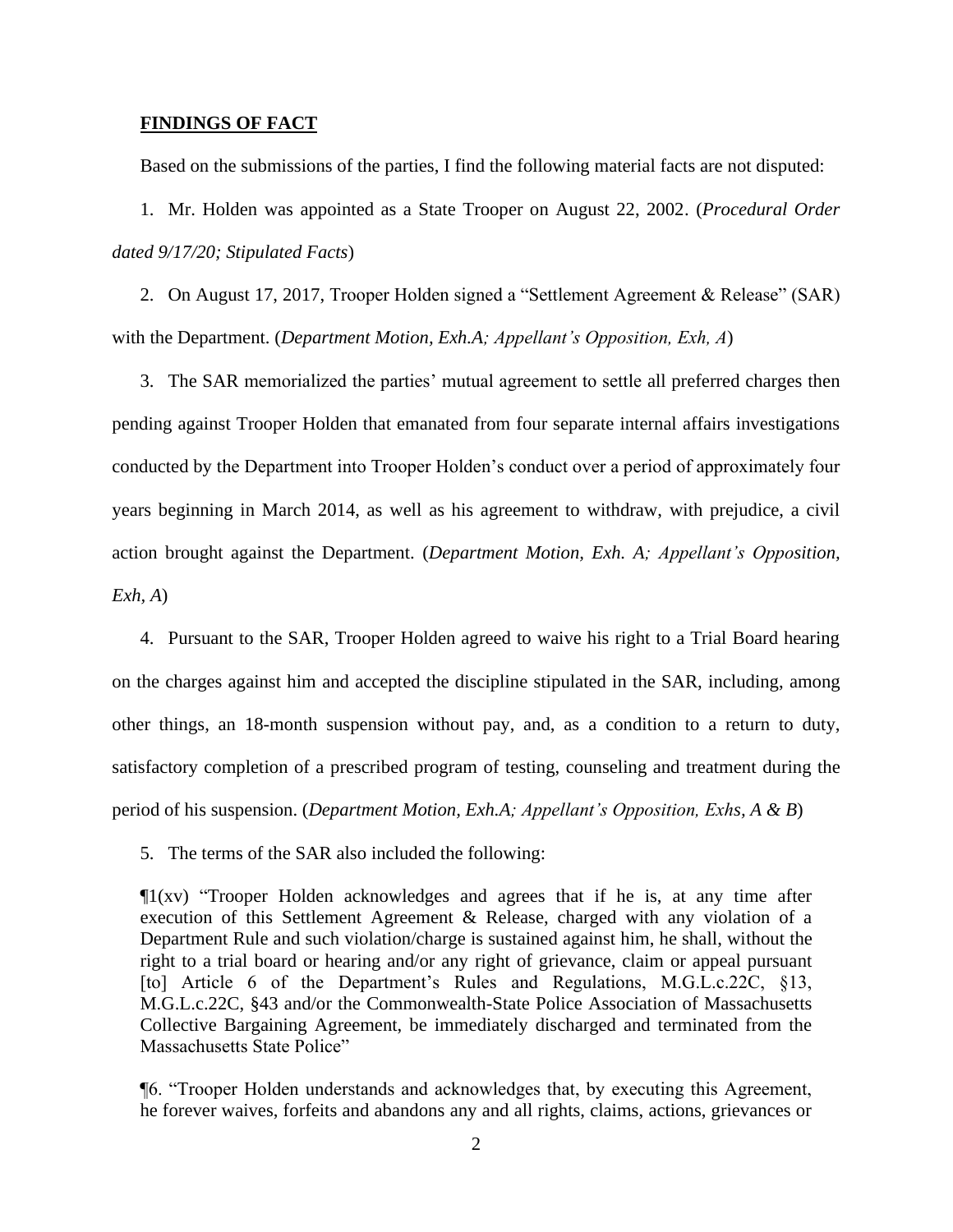appeals he possesses or ever may possess in connection with his employment with the Department as a result of, or in relation to, in any manner, the facts and circumstances attending [the four internal affairs investigations or the civil action he brought against the Department]. Trooper Holden hereby forever discharges, releases, and relieves the Commonwealth, the Department of State Police, the Colonel and their designees, employees and assigns from any any all such all [sic] rights, claims, actions, grievances or appeals."

¶7. "The terms of this Agreement shall be considered a complete and total settlement of all issues related to or arising from the facts and circumstances associated with attending the four internal affairs investigations or the civil action he brought against the Department].and shall not, except to enforce the terms of this Agreement, be disputed or grieved in any forum."

¶8. "Trooper Holden and the Department acknowledge and understand that their respective reasons/justifications for entering into this Agreement are particular and unique to the Parties and the facts and circumstances surrounding this matter only and that the disciplinary measures and other terms and conditions agreed upon and imposed by this Agreement are the produce of a negotiated settlement that shall not serve as precedent in any future discipline . . ."

¶9 "The parties acknowledge by signing this Agreement that they have been given every opportunity to consult with their respective representatives and attorneys, that they fully understand all the terms of the Agreement, and that they voluntarily accept and agree to all such terms"

(*Department Motion, Exh. A; Appellant's Opposition, Exh, A*)

6. In or after March 2019, upon satisfactory completion of the terms of the SAR, Trooper

Holden returned to full duty with the Department. (*Stipulated Facts*)

7. In or about June 2020, the Department initiated an internal affairs investigation which resulting in a sustained finding that Trooper Holden was responsible for an improper social media post in violation of the Department's Rules and Regulations. (*Department Motion, Exh. B;*

*Procedural Order dated 9/17/20*)

8. On August 4, 2020, after a "Duty Status Hearing" at which Trooper Holden testified and other evidence was presented, the Department terminated Trooper Holden from his position as a Massachusetts State Trooper. (*Department Motion, Exh. B; Procedural Order dated 9/17/20* )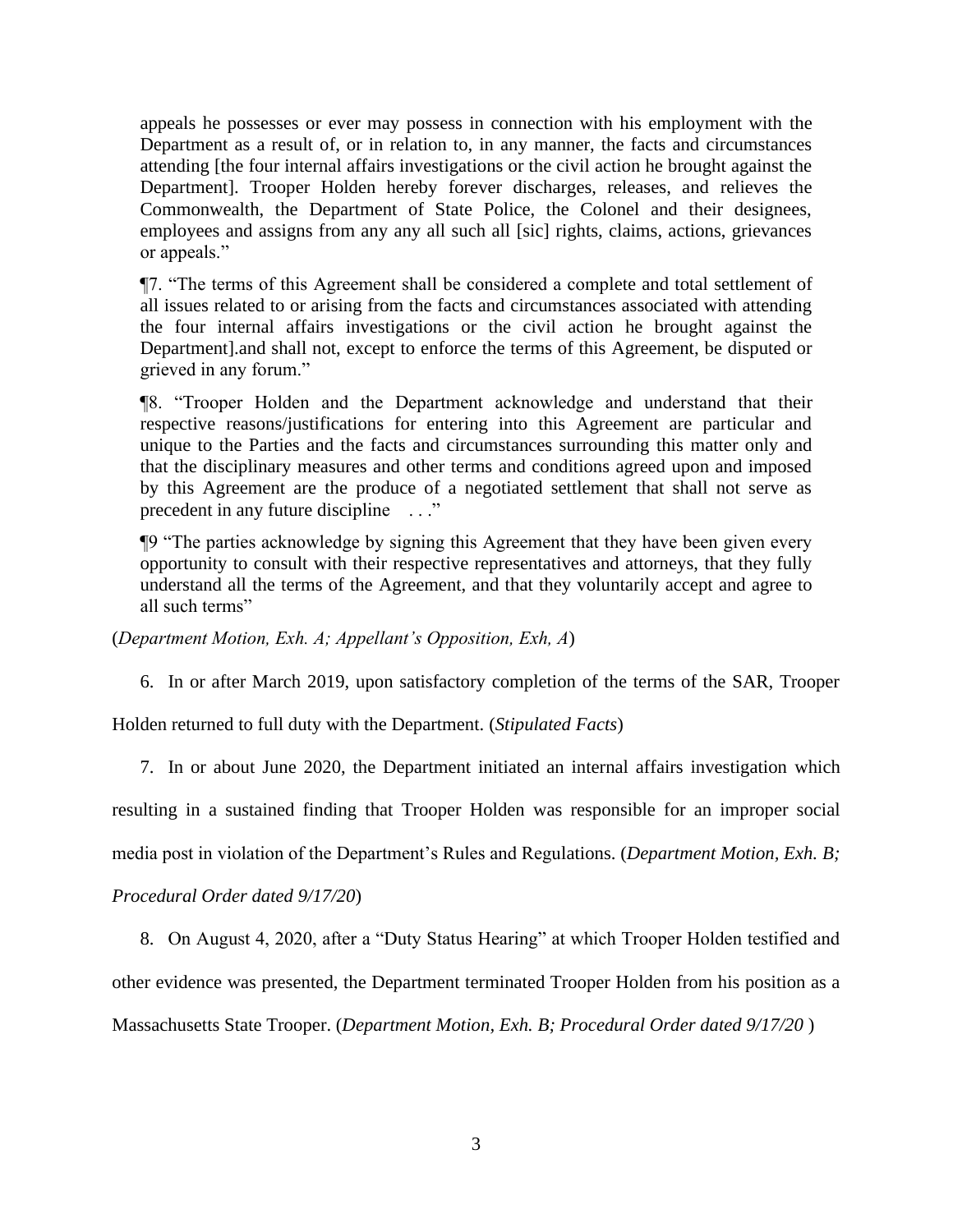9. Also, on or about August 4, 2020, the Department suspended Mr. Holden's license to carry a firearm issued by the Colonel of the Massachusetts State Police. (*Procedural Order dated 9/17/20*) 1

10. The Department granted Mr. Holden an opportunity to pursue a "Section 43" appeal (pursuant to G.L.c.22C, §43), limited to certain evidence on the merits of the 2020 alleged violation of Department rules, but excluding other evidence proffered by Mr. Holden and declining to allow Mr. Holden to raise objections to the validity of the SAR. The Department also declined, based on the SAR, to grant his request for a Trial Board hearing but agreed that, but for the SAR, the Department would have convened a Trial Board on the ultimate decision to discharge Mr. Holden. (*Procedural Order dated 9/17/20; Colloquy at Motion Hearing*)

11. On August 10, 2020, Mr. Holden brought this appeal to the Commission (*Claim of Appeal*)

#### **APPLICABLE LEGAL STANDARD**

A motion to dismiss an appeal before the Commission, in whole or in part, may be filed pursuant to 801 C.M.R. 1.01(7)(h). These motions are decided under the well-recognized standards for summary disposition as a matter of law, i.e., "viewing the evidence in the light most favorable to the non-moving party", the undisputed material facts affirmatively demonstrate that the non-moving party has "no reasonable expectation" of prevailing on at least one "essential element of the case". See, e.g., Milliken & Co., v. Duro Textiles LLC, 451 Mass. 547, 550 n.6 (2008); Maimonides School v. Coles, 71 Mass.App.Ct. 240, 249 (2008); Lydon v. Massachusetts Parole Board, 18 MCSR 216 (2005)

<sup>&</sup>lt;sup>1</sup> I was informed at the motion hearing that the revocation of the LTC is under judicial review but this has not been documented. (*Colloquy with Counsel*)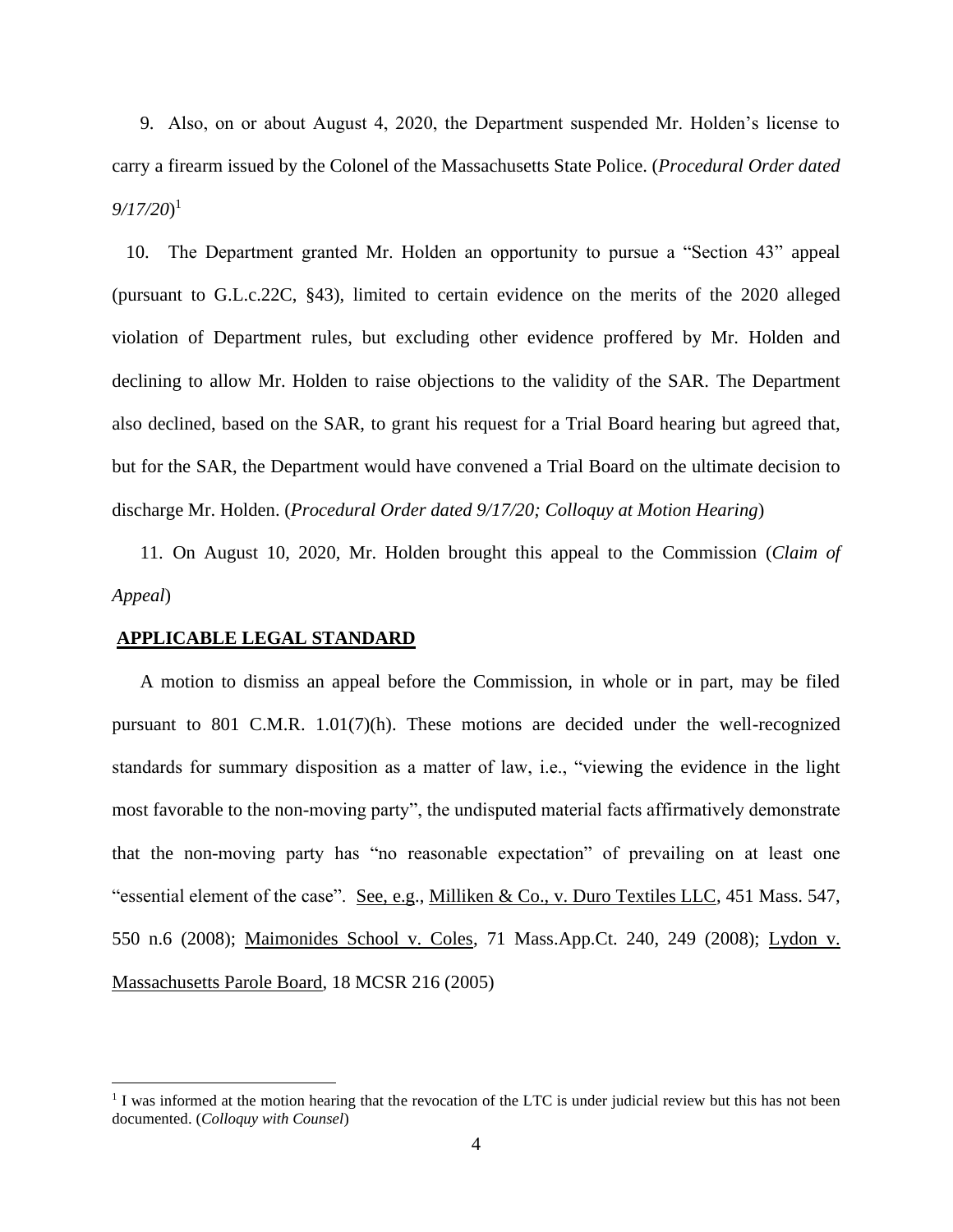## **ANALYSIS**

This appeal comes to the Commission on the heels of recent judicial decisions which seek to reconcile the unique statutory relationship between the broad disciplinary authority of the Colonel of the Massachusetts State Police over State Troopers under his/her command (G.L.c.22C§§1,10 & 43) with appellate rights granted to State Troopers pursuant to Civil Service Law (G.L.c.31, §§41-45). State Troopers are not "civil service employees" as defined by G.L.c.31,§1. See G.L.c.22C, §10. State Trooper are granted the right to appeal certain discipline imposed on them for de novo review by the Commission pursuant to a specific provision of Chapter 22C which provides:

"*Any uniformed member of the state police who has served for 1 year or more and against whom charges have been preferred shall be tried by a trial board to be appointed by the colonel or, at the request of the officer, may be tried by a board consisting of the colonel. Any person aggrieved by the finding of such a trial board may appeal the decision of the trial board under sections 41 to 45 inclusive of chapter 31.* A uniformed officer of the state police wo has been dismissed from the force after trial before such a trial board, or who resigns while charges to be tried by a trial board are pending against him, shall not be reinstated by the colonel."

G.L.c.22C, §13 (*emphasis added*).

Chapter 22C, §3 and §43 authorize the Colonel of the State Police to make rules, regulations and orders governing the operation of the Department and the supervision and control if its officers. Pursuant to that authority, the Department promulgated "Regulations Establishing Disciplinary Procedures and Temporary Relief from Duty" that establish the process through which the Colonel may act to impose good order and discipline within the Department.

• Sections 6.4 through 6.9 of the regulations establish the process for "Trial Boards" convened pursuant to G.L.c.22C,§13, *infra,*. The Trial Board is "analogous to a military court martial". See Burns v. Commonwealth, 430 Mass. 444, 448 n.6 (1999). After an officer against whom charges have been preferred is provided an opportunity to be heard,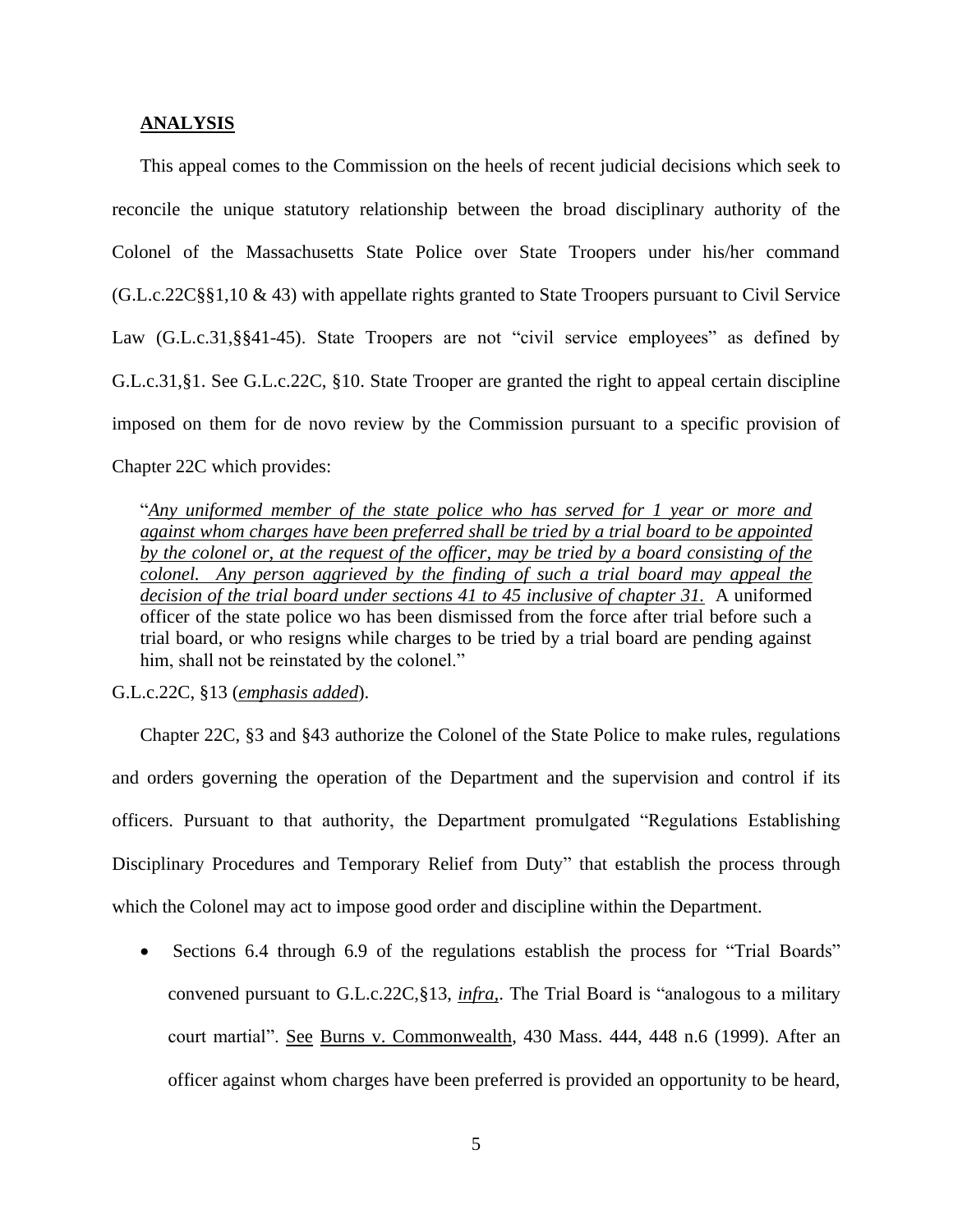represented by counsel, present evidence and cross-examine witnesses, the Trial Board makes a finding of "guilty" or "not guilty" and, if guilty, recommends the discipline to be meted out, subject to approval by the Colonel, which may include discharge, suspension, reduction in rank as well as a variety of other sanctions specific to the State Police, such as reassignment or forfeiture of accrued leave, detail opportunities and overtime. An officer aggrieved by a finding of the Trial Board may appeal to the Commission as provided by G.L.c.22C, §13, *infra*.

• Section 6.2 of the regulations establishes an alternative procedure for addressing the "Duty Status" of officers who, among other things, are the subject of criminal proceedings, domestic abuse proceedings and other violations of Department procedures and orders. After hearing before a "Duty Status Board", the board is authorized to recommend, subject to the Colonel's approval, whether to retain the officer on full duty, restricted duty or suspension with or without pay. An officer who is aggrieved by a finding under G.L.c.22C, §43 may appeal that decision for judicial review by the Superior Court as provided by that statute. If and when charges are ultimately preferred , the officer may request a Trial Board under G.L.c.22C, §13.

In Doherty v. Civil Service Comm'n, the Supreme Judicial Court, held that the G.Lc.22C, §13 right of appeal to the Commission from a Trial Board decision was limited to those sanctions that were expressly contained in G.L.c.31,§43. In Doherty, because the sanction imposed was a forfeiture of accrued leave, which the SCJ held was not the type of discipline listed in G.Lc.31, §41<sup>2</sup> and, therefore, could not be appealed to the Commission.

<sup>&</sup>lt;sup>2</sup> "Except for just cause . . . a tenured employee shall not be discharged, removed, suspended for a period of more than five days, laid off, . . . lowered in rank or compensation without his written consent, nor his position be abolished." G.L.c.31, §41.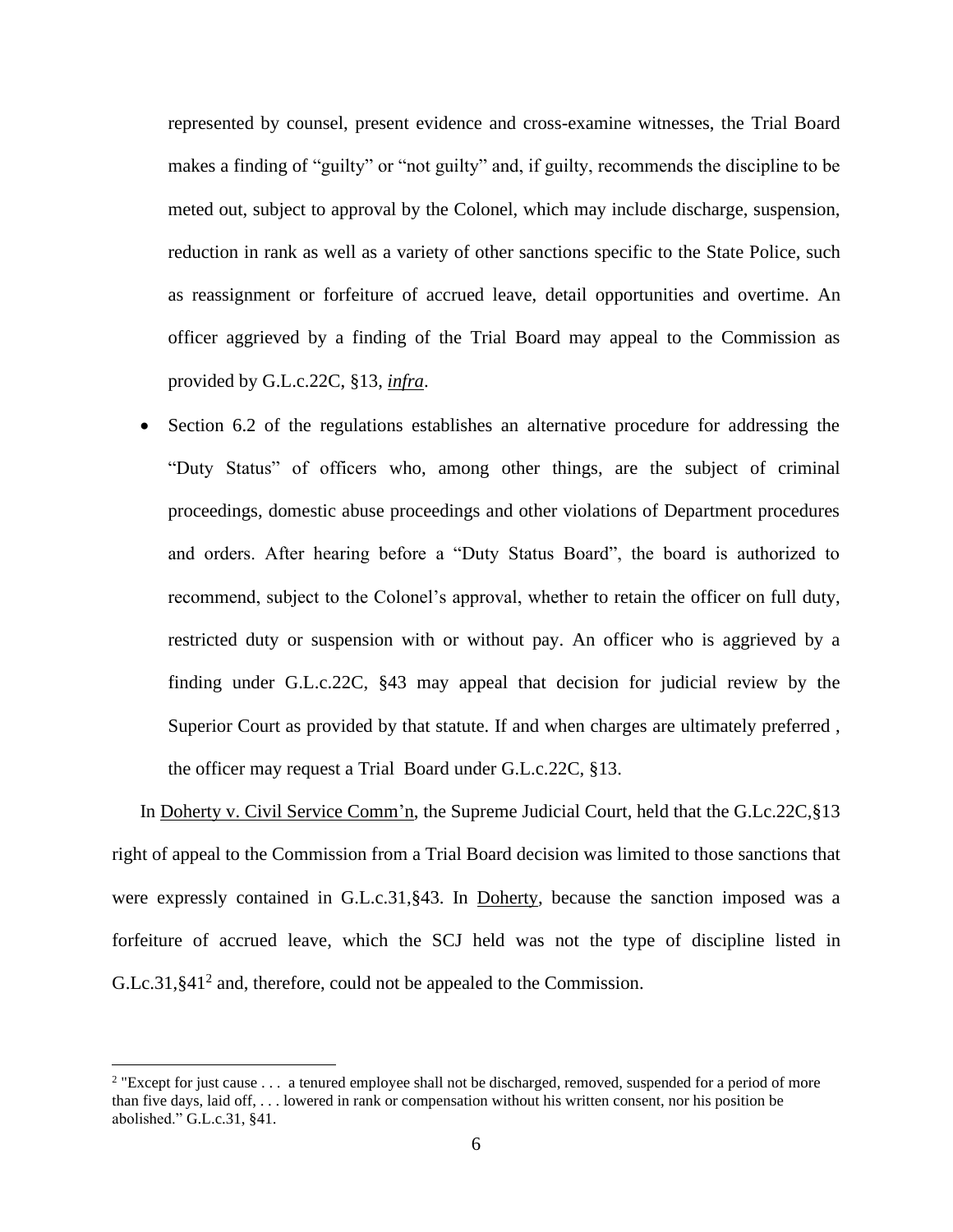In another recent decision, the Superior Court vacated the Commission's decision to take jurisdiction over an appeal from a group of State Troopers who had been suspended indefinitely without pay after a "Duty Status" hearing, but before formal "charges" had been "preferred" and a Trial Board decision had been made. See "Memorandum of Decision and Order on Parties' Cross Motions for Judgment on the Pleadings", Massachusetts State Police et al v. Civil Service Commission et als., C.A. No. 2019-1370 (Suffolk Sup.Ct. 2020) (Donatelle, J.) ("MSP v. CSC"). In its opinion in MSP v. CSC, the Superior Court rejected the Commission's conclusion that the indefinite suspension violated the officers' rights to a "pre-deprivation" administrative hearing under G.Lc.31, §41 and was an unlawful use of G.Lc.22C "duty status" hearings to make an end run around the officer's right to rectify such procedural irregularities by appeal to the Commission under G.L.c.31, §41 & §43. The Superior Court held that (1) the question as to when the Commission had subject matter jurisdiction to hear the appeals was a question of statutory interpretation of G.Lc.22C, to be decided de novo by the Court; (2) since the Department, not the Commission, is the agency charged with enforcement of Chapter 22C, the Commission's interpretation of that statute, while "relevant" was not entitled to the "special deference" the Commission would receive in construing civil service law contained in Chapter 31; and (3) Chapter 22C expressly limited the Commission's subject matter jurisdiction to appeals from Trial Board decisions rendered under G.L.c.22C,§13, but not otherwise, and, specifically, the Commission "does not have jurisdiction to hear appeals of Duty Status decisions."

While the Commission may have good reason to question the logic of these decisions, Doherty is binding on the Commission and MSP v. CSC, while not binding, per se, remains the sole holding interpreting the scope of jurisdiction granted to the Commission under Chapter 22C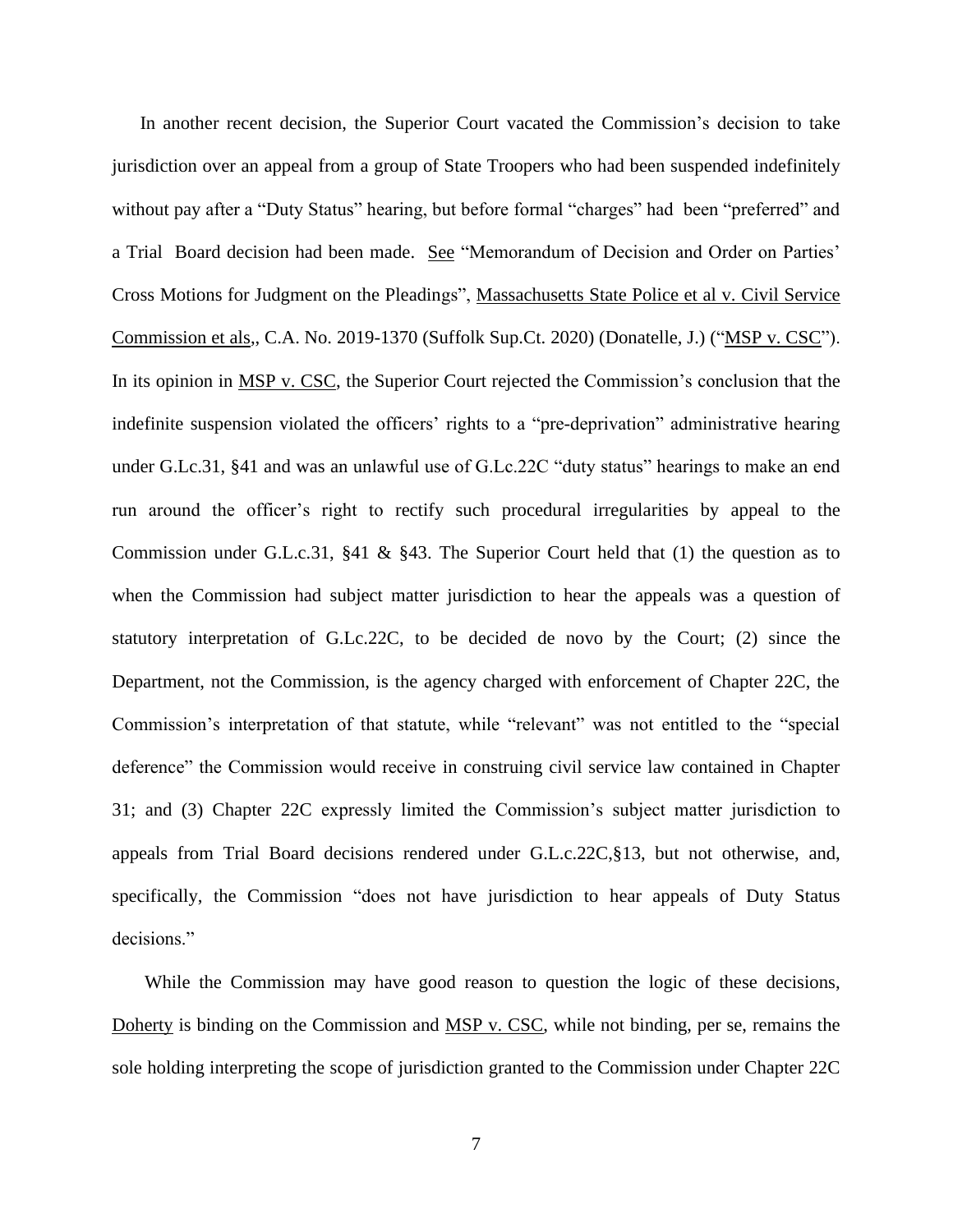to hear appeals by State Troopers. With this recent precedent in mind, I turn to the specific issues presented in this appeal.

# Jurisdiction To Hear Appeal From The Appellant's Discharge Prior To A Trial Board.

To the extent the Appellant's appeal challenges the Department's decision to summarily discharge him because of a flawed process that deprived him of a Trial Board, that claim can be summarily rejected on the basis of the Doherty and MSP v. CSC decisions. The undisputed facts establish that the Department did not "prefer charges" against Trooper Holden and that no Trial Board was convened prior to his discharge. Thus, in that respect, this appeal is on all fours with Doherty and MSP v. CSC, i.e., the statutory prerequisite to an appeal to the Commission has not been met. Thus, unless that precedent is overruled, based on the current state of judicial construction of Chapter 22C, the Commission is without subject matter jurisdiction to hear the Appellant's appeal, no matter how meritorious it may seem.

## Jurisdiction to Hear An Appeal Challenging the Enforceability of the SAR

The Appellant seeks to distinguish his appeal on the grounds that, unlike the officers in cases such as MPS v. CSC, who are ultimately entitled to a Trial Board on charges when and if they are preferred, here, the Department contends that Trooper Holden forever waived his right to a Trial Board and the Department has no intention of ever granting him a Trial Board. The Appellant argues that the Department's decision is the result of an unlawful and erroneous application of the SAR. But for the SAR he would have been afforded the right to a Trial Board with further right to appeal to the Commission, a matter that the Department does not dispute.

Specifically, the Appellant contends that (1) the conduct in which he allegedly engaged that resulted in his termination was not a "violation of a Department Rule" that would have triggered his immediate discharge under Section 1(xv) of the SAR; (2) his conduct, at most, was a minor infraction in which other Department personnel also engaged without discipline; and (3) the so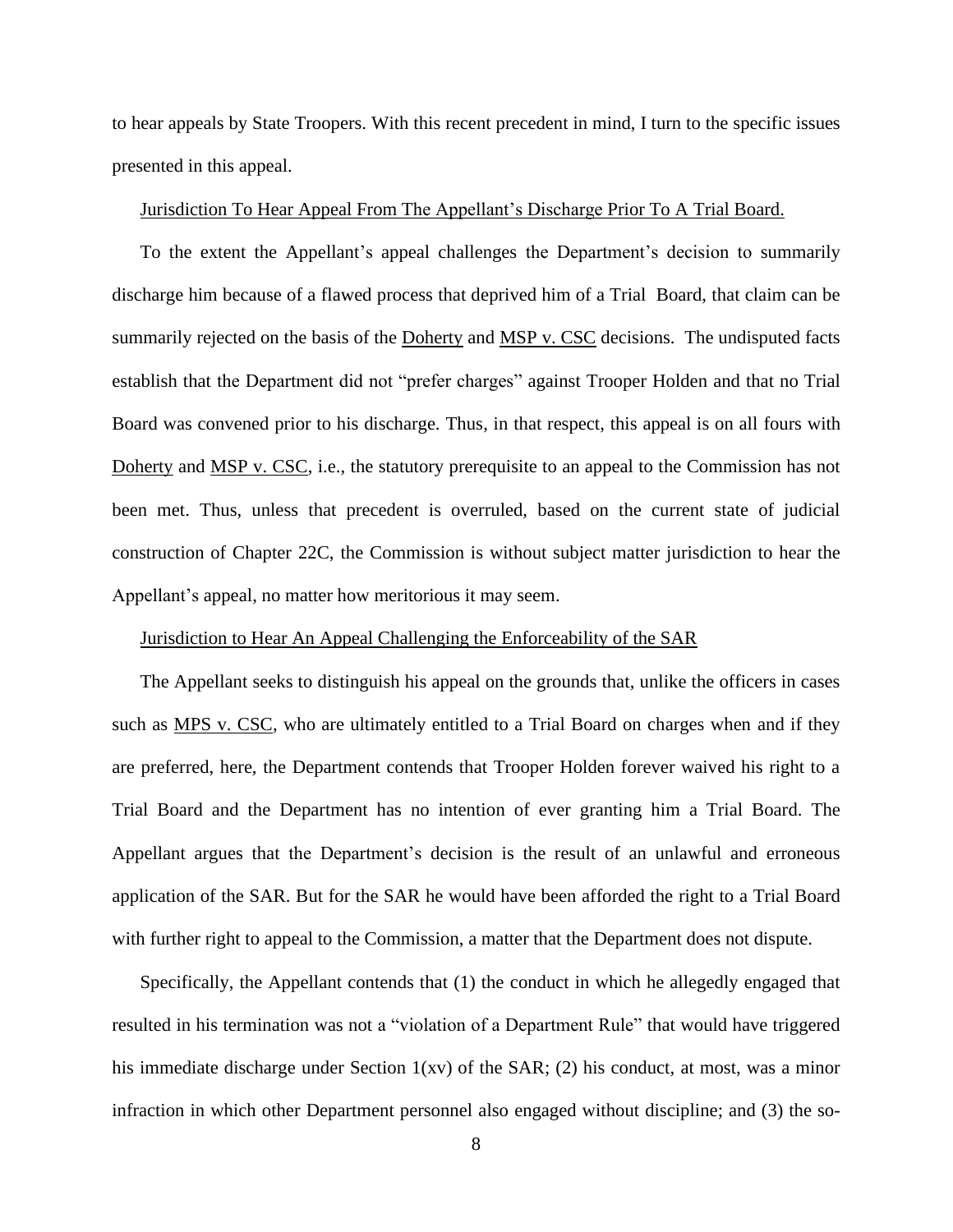called "last chance" provision in Section  $1(xv)$  and prospective waiver of a right to a Trial Board is unenforceable as a matter of law and as applied to the specific facts of the Appellant's case. The Department contends that the Commission has no authority to interpret the SAR and, if the Appellant is aggrieved by any such violations, his sole recourse is an appeal to Superior Court under G.L.c.22C, §43 (or, perhaps a civil action for declaratory and injunctive relief).<sup>3</sup> See, e.g., Bickford v. Colonel, 76 Mass.App.Ct. 209, 212-213 (2010). Alternatively, the Department argues that, as a matter of law, the "last chance" provision of Section  $1(xv)$  is valid and enforceable as written to justify the Department's decision to terminate Trooper Holden without recourse to a Trial Board or any other right of grievance, claim or appeal. The Appellant retorts that the remedy of a Section 43 appeal is narrowly limited to an "arbitrary and capricious" standard, citing Sullivan v. Superintendent, 92 Mass.App.Ct. 1128 (2018), that makes it an unsuitable alternative in a case that involves complex and novel questions of law.

I have carefully considered the authorities presented by the parties and arguments of counsel. I agree with the Department that, in order to reach the issues raised by the Appellant, it would require the Commission to conduct an evidentiary hearing to make inquiry into the Appellant's contentions that the underlying circumstances which resulted in his termination constituted a violation of a Department rule and/or disparate treatment of the Appellant, and possibly, whether the Appellant's waiver of his Chapter 22C rights to a Trial Board for any and all future discipline was valid and enforceable. Moreover, assuming there were bona fides disputed issues of fact on any of those matters (which I need not decide), none of those issues would raise questions that call for application of Massachusetts civil service law but, rather, as the authorities cited by the parties demonstrate, call for interpretation of the public policy that would enable or prohibit

<sup>&</sup>lt;sup>3</sup> Counsel appear to agree that the Collective Bargaining Agreement would not authorize a grievance to contest the validity of the SAR, but might have permitted grievance of the whether the alleged conduct properly triggered the application of the immediate termination provision in Section 1(xv).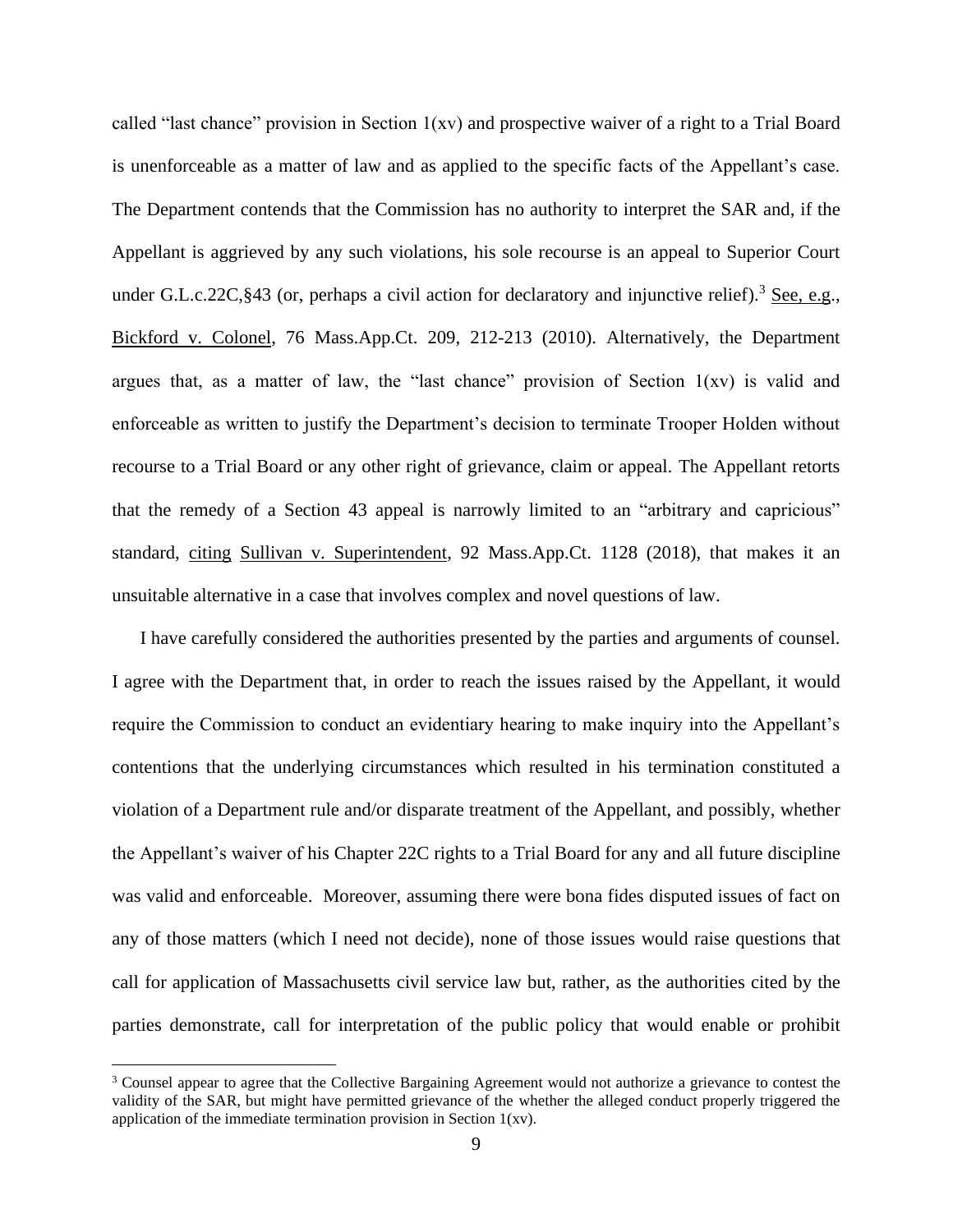waiver of a State Trooper's Chapter 22C rights, as well as the application of constitutional law and contract common law. See, e.g., BourgeoisWhite LLP v. Sterling Lion, LLC, 91 Mass.App.Ct. 114, 119 (2017); Smart v. Gillette Company LTD Plan, 70 F3d 173, 181 (1<sup>st</sup> Cir. 1995); Higgins v. Town of Concord, 322 F.Supp.3d 218, 225 (D.Mass.2018); cf. Emma v. Department of Correction, 30 MCSR 287, *clarified*, 30 MCSR 404x (2017) (invalidating prospective waiver of civil service employee's disciplinary hearing and appeal rights of civil service employee); Kenney v. Cambridge Housing Auth., 20 MCSR 160 (2007) (invalidating prospective waiver of rights of housing authority employee granted the same rights to a predeprivation hearing and appeal to the Commission "as if said office or position were classified under  $[c.31]$ ")

In sum, Mr. Holden's appeal must be dismissed for lack of jurisdiction. I conclude that Appellant's claim that his summary discharge was unlawful depend, in essence, on a determination as to whether or not his 22C rights have been violated by application of the "last" chance' provision of the SAR. This issue is not within the purview of the Commission whose jurisdiction has been narrowly construed, as a general rule, to be limited to appeals from Trial Board decisions, and does not encompass adjudication of whether the waiver of the Chapter 22C right to a Trial Board was unlawful as a matter of civil service law. The Appellant's recourse to redress such claims lies in a different forum. Of course, should a court order that the Commission is vested with jurisdiction or that the Appellant is entitled to and receives a duly appealable adverse finding by a Trial Board on any or all of the claims he has raised, further proceedings before the Commission would become appropriate.